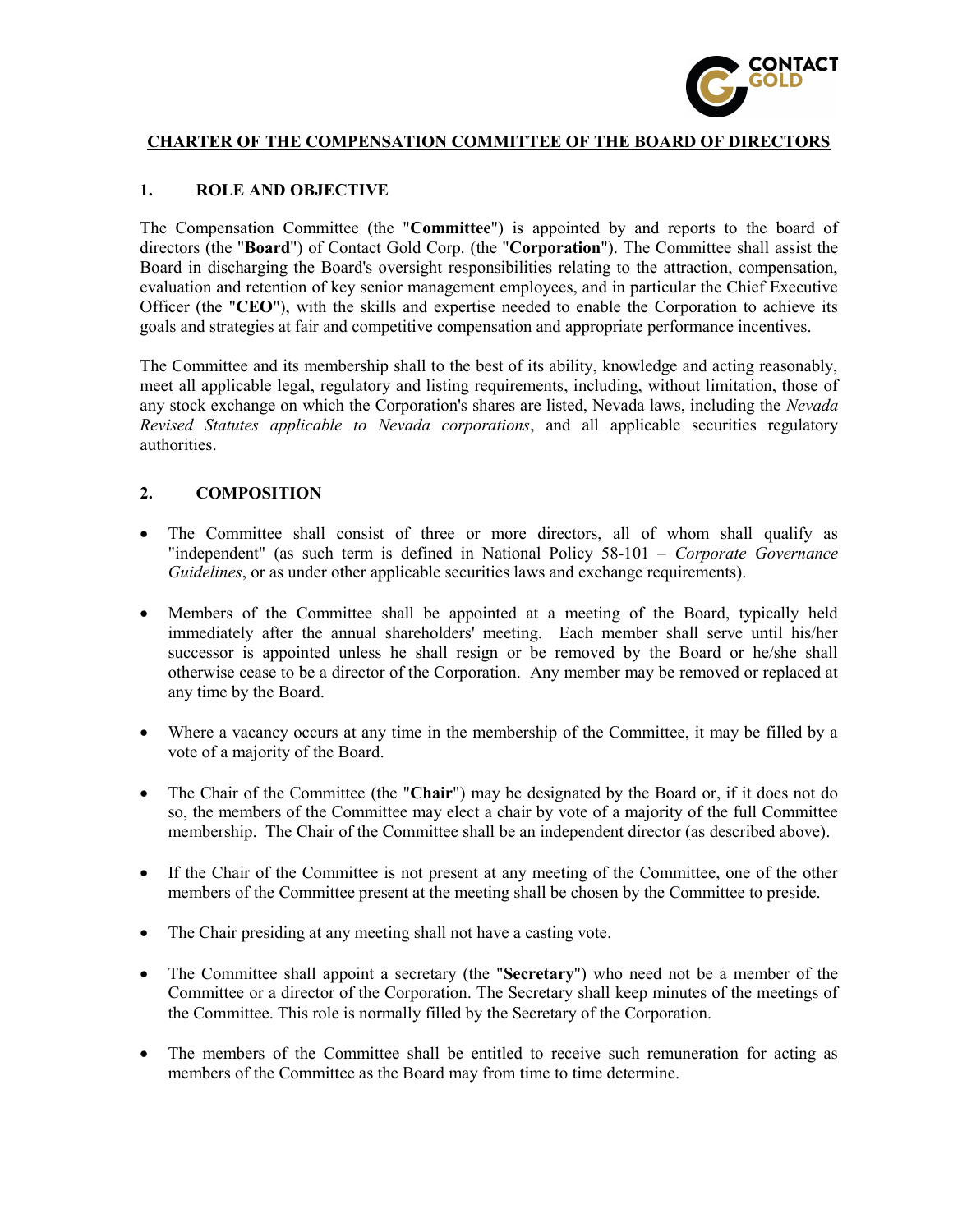

## 3. MEETINGS

- The Committee shall meet at least semi-annually at the request of the Chair. In addition, a meeting may be called by any director.
- The Chair of the Committee shall prepare and/or approve an agenda in advance of each meeting.
- Notice of the time and place of every meeting may be given orally, in writing, by facsimile or by e-mail to each member of the Committee at least 48 hours prior to the time fixed for such meeting.
- A member may in any manner waive notice of the meeting. Attendance of a member at the meeting shall constitute waiver of notice of the meeting, except where a member attends a meeting for the express purpose of objecting to the transaction of any business on the grounds that the meeting was not lawfully called.
- Any member of the Committee may participate in the meeting of the Committee by means of conference telephone or other communication equipment, and the member participating in a meeting pursuant to this paragraph shall be deemed, for purposes hereof, to be present in person at the meeting.
- A majority of Committee members, present in person, by video-conference, by telephone or by a combination thereof, shall constitute a quorum.
- If within one hour of the time appointed for a meeting of the Committee, a quorum is not present, the meeting shall stand adjourned to the same hour on the second business day following the date of such meeting at the same place. If at the adjourned meeting a quorum as hereinbefore specified is not present within one hour of the time appointed for such adjourned meeting, such meeting shall stand adjourned to the same hour on the second business day following the date of such meeting at the same place. If at the second adjourned meeting a quorum as hereinbefore specified is not present, the quorum for the adjourned meeting shall consist of the members then present.
- If and whenever a vacancy shall exist, the remaining members of the Committee may exercise all of its powers and responsibilities so long as a quorum remains in office.
- At all meetings of the Committee, every question shall be decided by a majority of the votes cast. In case of an equality of votes, the matter will be referred to the Board for decision. Any decision or determination of the Committee reduced to writing and signed by all of the members of the Committee shall be fully as effective as if it had been made at a meeting duly called and held.
- The CEO is expected to be available to attend meetings, but a portion of every meeting will be reserved for in camera discussion without the CEO, or any other member of management, being present. The CEO must not be present during voting or deliberations in connection with compensation of the CEO.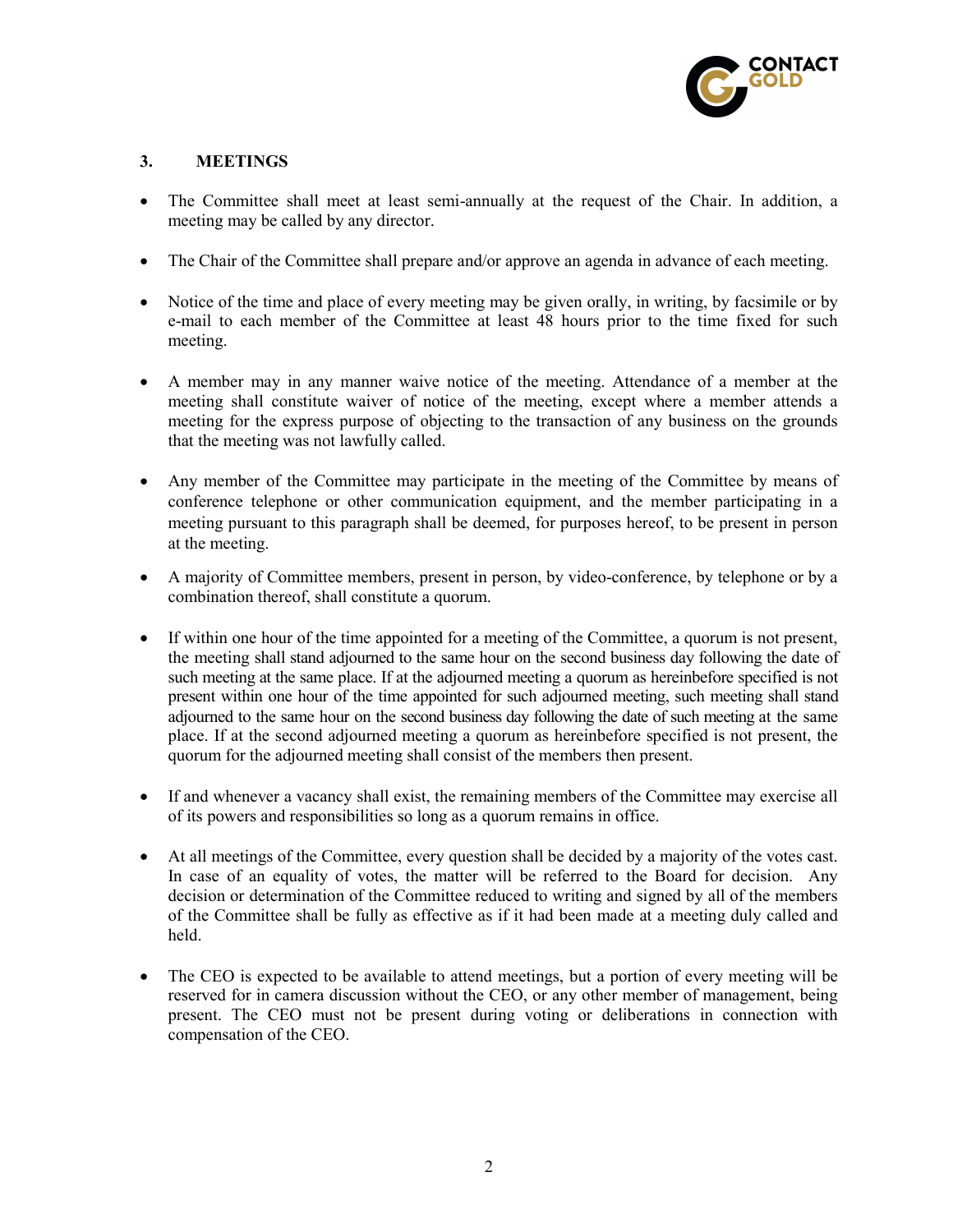

- The Committee may by specific invitation have other resource persons in attendance, including such officers, directors and employees of the Corporation and its subsidiaries, and other persons as it may see fit.
- The Committee shall have the right to determine who shall and who shall not be present at any time during a meeting of the Committee.
- Minutes of Committee meetings shall be sent to all Committee members.
- The Chair of the Committee shall report periodically the Committee's findings, activities and recommendations to the Board.

## 4. RESOURCES AND AUTHORITY

- The Committee shall have access to such officers and employees of the Corporation and its subsidiaries and to such information with respect to the Corporation and its subsidiaries as it considers being necessary or advisable in order to perform its duties and responsibilities.
- The Committee shall have the authority to obtain advice and assistance from internal or external legal, accounting or other advisors and resources, as it deems advisable, at the expense of the Corporation.
- The Committee shall have the sole authority to retain and terminate any compensation consultant to be used to assist in the evaluation of director, CEO or senior executive officer compensation and shall have the sole authority to approve the consultant's fees, to be paid for by the Corporation, and other retention terms.

# 5. RESPONSIBILITIES

#### A Chair

To carry out its oversight responsibilities, the Chair of the Committee shall undertake the following:

- provide leadership to the Committee with respect to its functions as described in this Charter and as otherwise may be appropriate, including overseeing the logistics of the operations of the Committee;
- chair meetings of the Committee (unless not present, including in camera sessions), and reports to the Board following each meeting of the Committee on the findings, activities and any recommendations of the Committee;
- ensure that the Committee meets on a regular basis and at least twice per year;
- in consultation with the Committee members, establish a calendar for holding meetings of the Committee;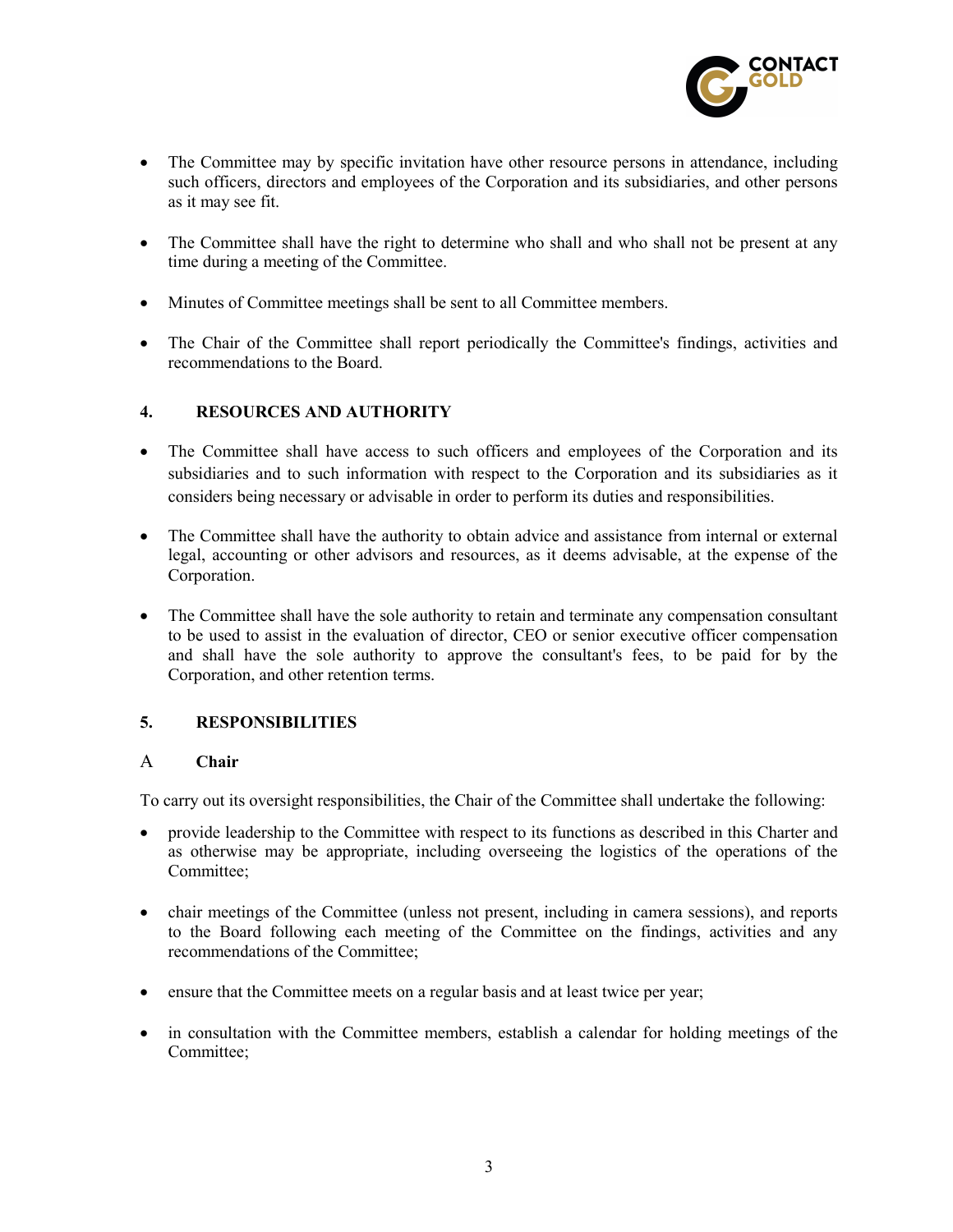

- establish the agenda for each meeting of the Committee, with input from other Committee members, and any other parties as applicable;
- ensure that Committee materials are available to any director on request;
- act as liaison and maintain communication with the Chair and the Board (or Lead Director, if an individual other than the Chair) and the Board to optimize and coordinate input from Board members, and to optimize the effectiveness of the Committee. This includes reporting to the full Board on all proceedings and deliberations of the Committee at the first meeting of the Board after each Committee meeting and at such other times and in such manner as the Committee considers advisable;
- report annually to the Board on the role of the Committee and the effectiveness of the Committee role in contributing to the objectives and responsibilities of the Board as a whole;
- ensure that the members of the Committee understand and discharge their duties and obligations;
- foster ethical and responsible decision making by the Committee and its individual members;
- together with the Corporate Governance and Nominating Committee, oversee the structure, composition, membership and activities delegated to the Committee from time to time;
- ensure that resources and expertise are available to the Committee so that it may conduct its work effectively and efficiently and pre-approve work to be done for the Committee by consultants;
- facilitate effective communication between members of the Committee and management;
- encourage Committee members to ask questions and express viewpoints during meetings;
- attend each meeting of shareholders to respond to any questions from shareholders as may be put to the Chair; and
- perform such other duties and responsibilities as may be delegated to the Chair by the Board from time to time.

### B The Committee

To carry out its oversight responsibilities, the Committee shall undertake the following:

 annually review and approve corporate goals and objectives relevant to the CEO and senior executive officer compensation, evaluate the performance of the CEO and each senior executive officer's performance in light of those goals and objectives, and recommend to the Board for approval the compensation level for the CEO and each senior executive officer based on this evaluation. In determining such compensation, the Committee will consider the Corporation's performance and relative shareholder return and the compensation of CEOs and senior executive officers at comparable companies. Additionally, the Committee may consider input from the CEO on senior executive compensation, but the CEO may not provide input with respect to his or her own compensation;